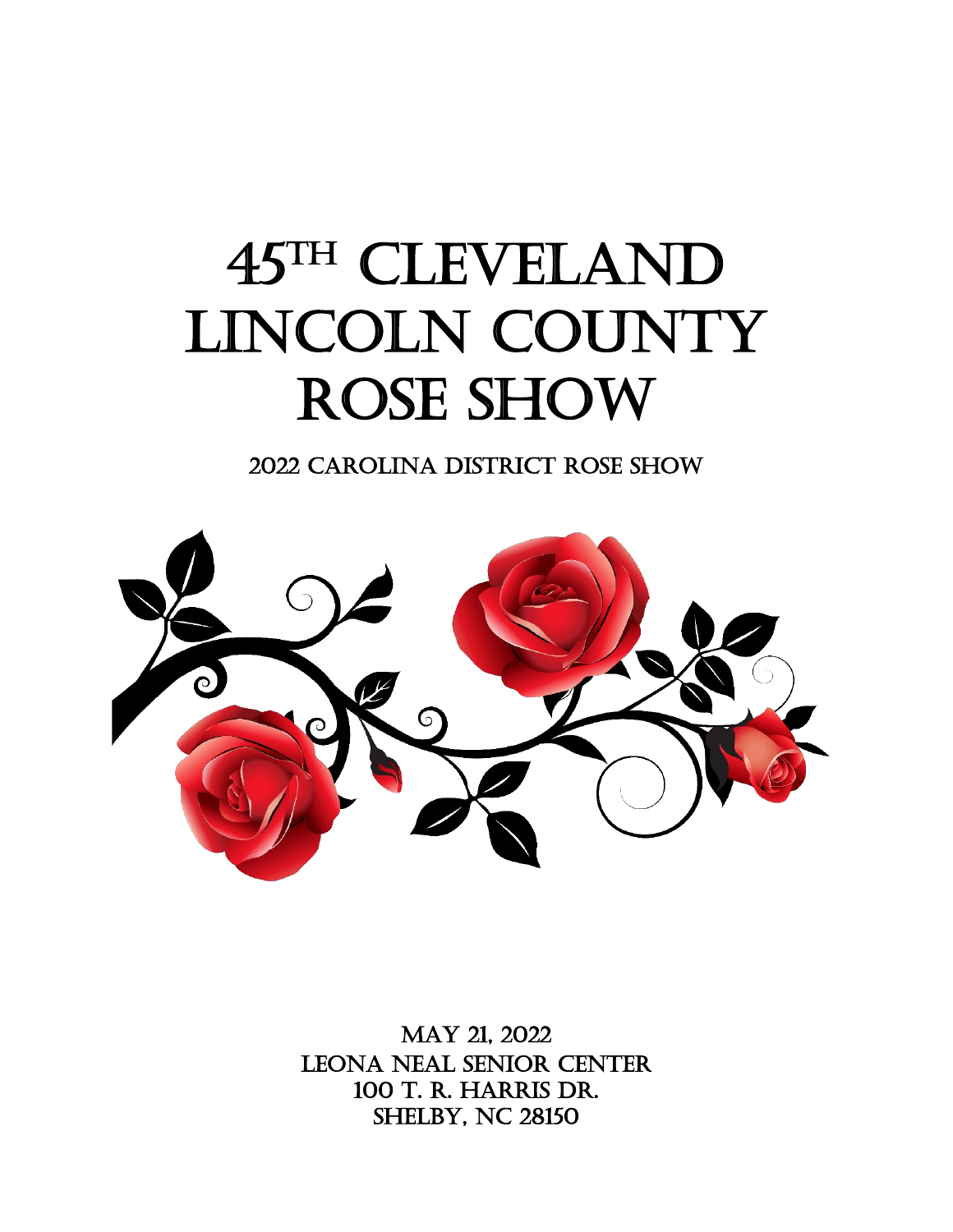# **The Cleveland / Lincoln County Rose Society**

# **and The Carolina District**

# **Welcome You**

### **Rose Show Schedule**

Saturday - May 21, 2022

| (NO entries will be accepted after the 10:00 AM deadline) |  |
|-----------------------------------------------------------|--|
|                                                           |  |
|                                                           |  |
|                                                           |  |
|                                                           |  |

**Show Awards**: Cash and Gift Certificates will be awarded to the winners. Winners will be paid after judging is complete the day of the show.

The Cleveland / Lincoln County Rose Society cordially welcomes you to the 45th Cleveland / Lincoln County and Carolina District Rose Show at the **Leona Neal Senior Center**, 100 T.R. Harris Dr., Shelby, NC.

**Note about COVID-19 Restrictions**: As of August 12 2021, facility rules are that **Face mask** 

**coverings are suggested, but not required.** You are encouraged to use your best judgement in regards to your health. In case of state-mandated facility closure, CLC Rose Society will post a notice on our website and Facebook page.

We sincerely appreciate the businesses and individuals who have made contributions, without whose support we could not have the quality shows we have had over the years. We extend a special thank you to all the exhibitors and to our judges, without whose voluntary service a good show would be impossible. We hope you enjoy the show and share with us the pleasure of seeing these most beautiful roses.

We invite you to join us at our monthly meetings where we learn together how to grow better roses. **We are affiliated with the Carolina District and the American Rose Society**. We hope you will consider the advantages of membership in our society and the American Rose Society.

If you need directions or advice, cell phones are:

Steve Arrowood – (828)755-4223

Jan Dumas – (704)418-1865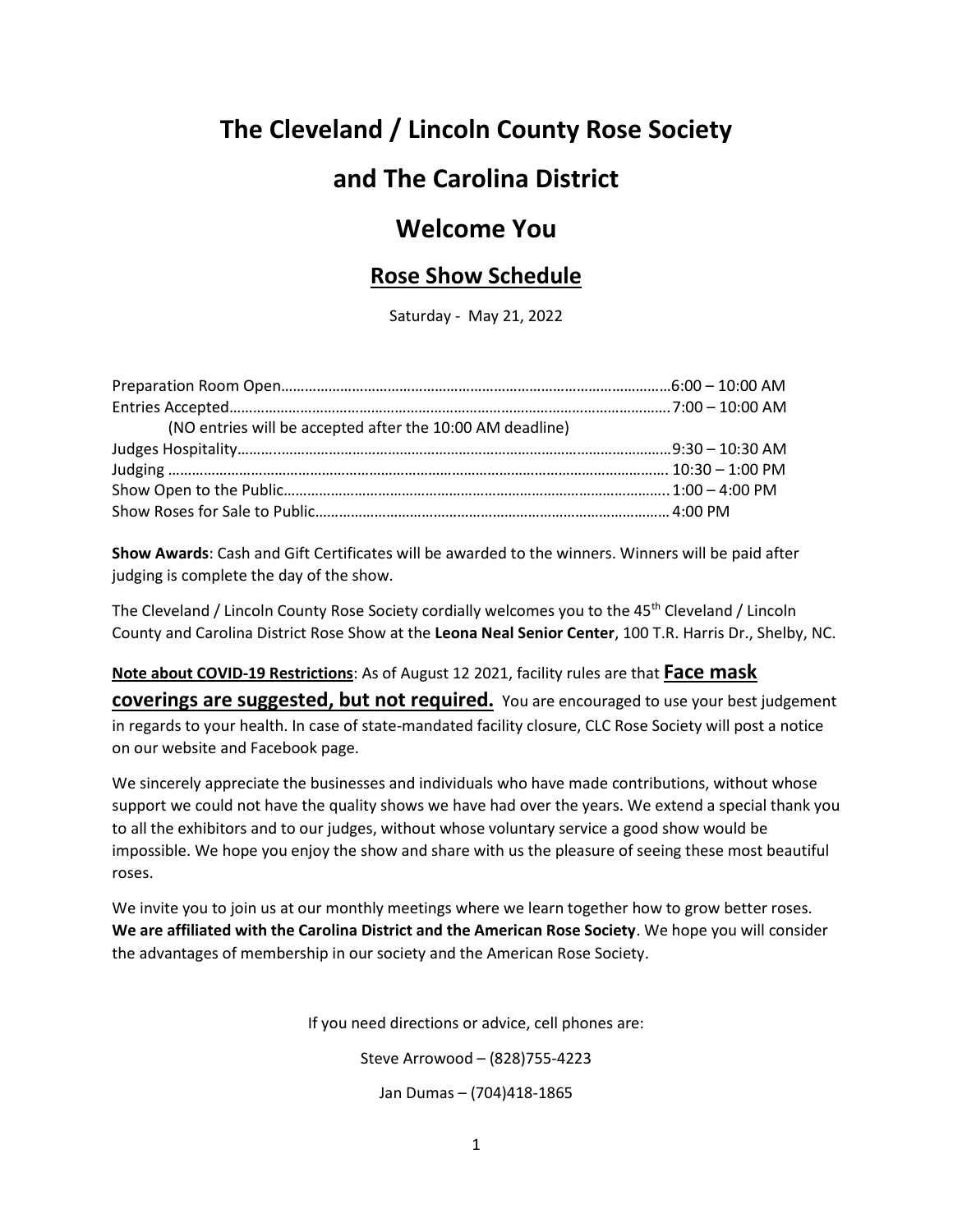# **ROSE SHOW JUDGES 2022**

| Barbara Arthur - Matthews, NC | Henry Simpson - Roanoke, VA                        |
|-------------------------------|----------------------------------------------------|
| Robin Hough - Raleigh, NC     | Dr. Frank Van Lenten - Liberty, SC                 |
| Don Myers - Wake Forest, NC   | Rita Van Lenten - Liberty, SC                      |
| Robert Myers - Salisbury, NC  | Janice Sellers - Kings Mountain, NC (Arrangements) |
| Mary Myers - Wake Forest, NC  | Bill Patterson - Laurens, SC (Arrangements)        |

Rose Show Chairs: **Rose Show Chairs:** Steve Arrowood, Jan Dumas, Fred Wright

# **2022 Cleveland / Lincoln County Rose Society Officers**

| President                   | Kim Austin                 |
|-----------------------------|----------------------------|
| <b>First Vice President</b> | Jo Ann Ostrander           |
| Second Vice President       | Steve Arrowood             |
| Secretary/Newsletter Editor | Carol Massey               |
| Treasurer                   | Jan Dumas                  |
| Website Master              | Carol Massey               |
| Facebook Editor             | Jo Ann Ostrander           |
| Photographers               | Alice Greene & Carole Lake |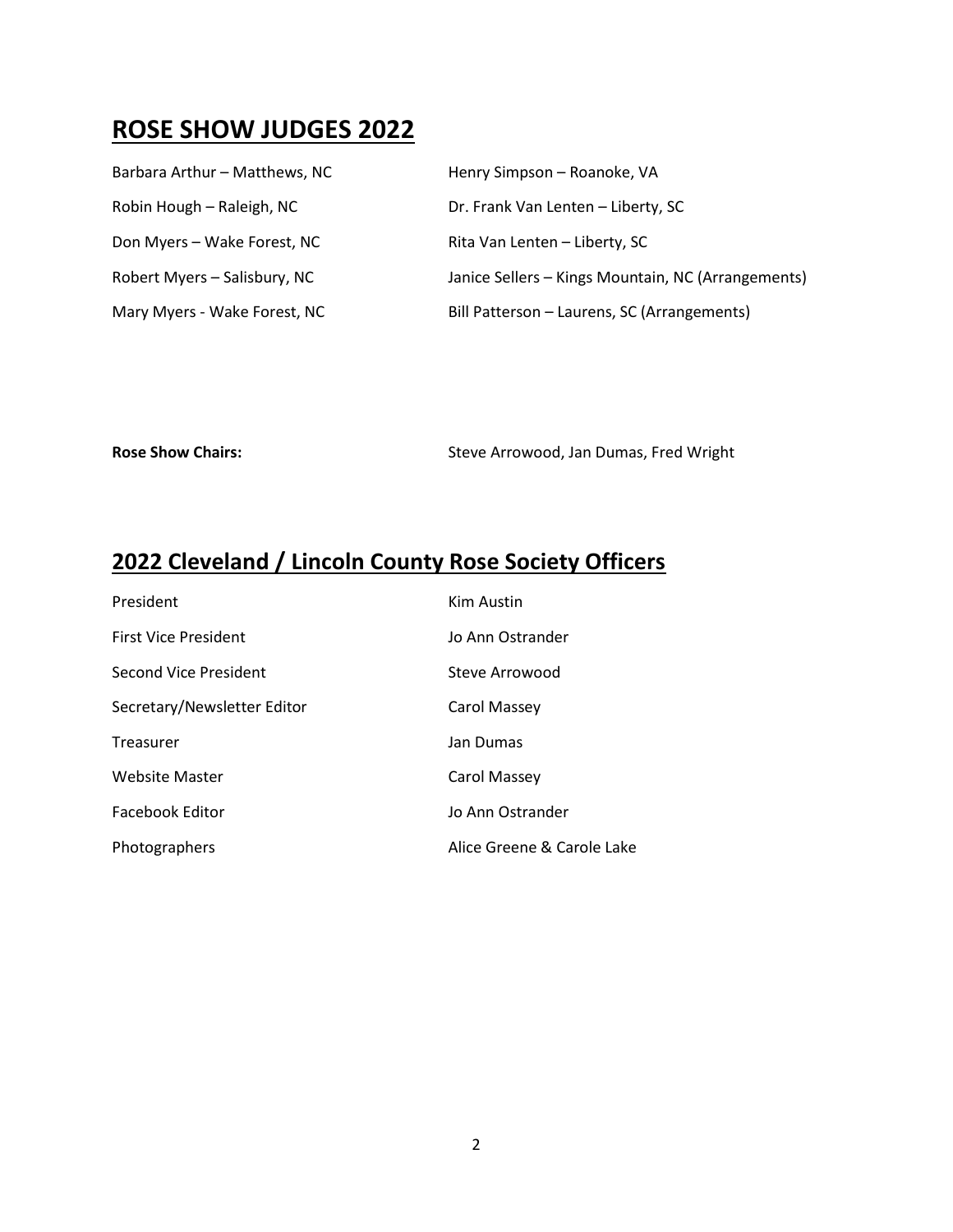# **2022 Cleveland / Lincoln County Consulting Rosarians**

| Rose Arant                        | Hickory, NC        |
|-----------------------------------|--------------------|
| Steve Arrowood                    | Forest City, NC    |
| Kim Austin                        | Gaffney, SC        |
| <b>Beverly Davis</b>              | Forest City, NC    |
| Jan Dumas                         | Shelby, NC         |
| Carol Massey                      | Cherryville, NC    |
| Jo Ann Ostrander (CR Coordinator) | Maiden, NC         |
| Glenn & Janice Sellers            | Kings Mountain, NC |
| Bill & Sis Shull (Emeritus)       | Lincolnton, NC     |
| <b>Fred Wright</b>                | Shelby, NC         |

# **2022 Rose Show Committees**

| Horticulture Schedule                    | Kim Austin                          |
|------------------------------------------|-------------------------------------|
| Arrangement Schedule                     | <b>Beverly Davis</b>                |
| Judges                                   | Fred Wright                         |
| <b>Clerks</b>                            | <b>Bill Shull</b>                   |
| <b>Publicity &amp; Patrons</b>           | Jan Dumas                           |
| <b>Classification &amp; Placement</b>    | <b>Glenn Sellers</b>                |
| Awards Table                             | Carol Massey                        |
| Hospitality                              | Jannah Dupree and Charlotte Jackson |
| Membership & Education Info              | Jo Ann Ostrander                    |
| <b>Staging Preparation &amp; Cleanup</b> | <b>CLC Members</b>                  |

A Very Special Thank You to the **Leona Neal Senior Center, Shelby NC** for Providing a Great Place to Present our 45<sup>th</sup> Rose Show.

We would like to thank **Alston Bridges Barbecue** for the forty-five years supporting the Cleveland/Lincoln County Rose Show.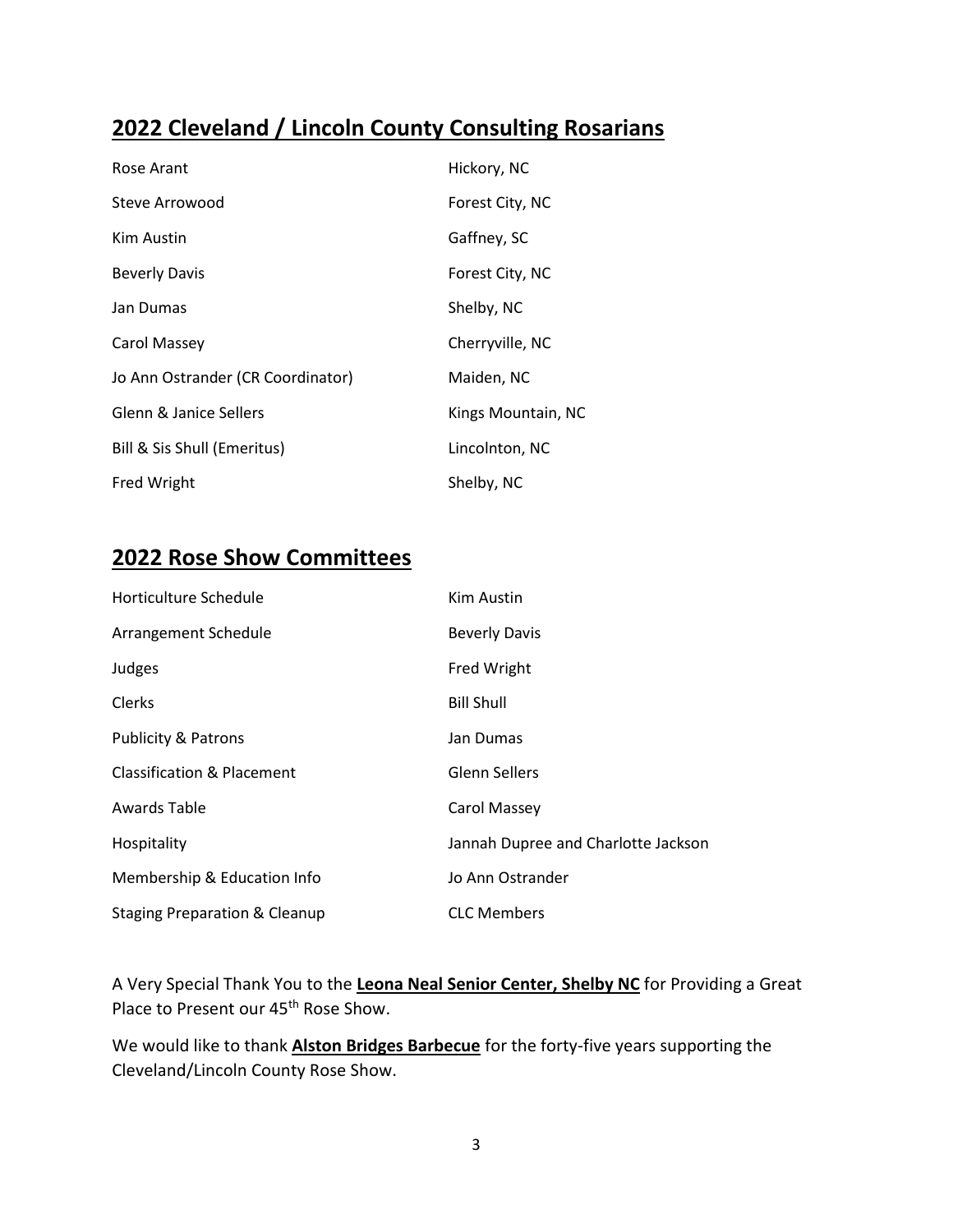# **Horticulture Division Rules**

- 1. Exhibitors do not have to be members of any rose organization, except as noted in the schedule for Carolina District Challenge Classes 37 – 39.
- **2.** All specimens should be properly identified and tagged with an official entry tag to speed handling. **Be sure your blooms are properly identified. The Show Committee will not assume responsibility for identifying varieties.** Entry cards will be available upon request before the show and exhibitors are urged to secure them and fill them out in advance. Exhibitor's number will not be assigned.
- **3.** Stem length and foliage should bear a pleasing relation to size of bloom. Judges will penalize entries with too long or too short stems.
- **4.** Exhibitors from the same garden may enter a variety only once, but as many varieties as they desire in any given class.
- **5.** Uniform vases will be furnished by the Cleveland/Lincoln County Rose Society on a first come, first served basis. WEDGES may be used to position a specimen. Foil, plastic or Styrofoam may be used as wedging material, but such material should not protrude above the container. A collection of Large Roses may be exhibited in one vase.
- 6. Entries must be properly listed in the current edition of either: Modern Roses, Handbook for Selecting Roses, The American Rose Annual, The American Rose Magazine or International Register of New Rose Varieties. Classification shall be according to the most recent of the publications. A rose with two of more names must be entered under its ARS approved name or code name.
- 7. Novice class is limited to exhibitors who have never won a blue ribbon in an ARS accredited show. Novices may also enter other show classes.
- 8. Sprays must have two or more blooms and are judged for overall form, individual floret form in inflorescence.
- 9. Large flowered climbers (LCl) and Ramblers are to be entered in Section C. All other roses with the word "climbing" as a part of the horticultural classification are to be entered in the same classes are their respective bush counterparts.
- **10.** Judging will be on standards set by the American Rose Society. All decisions of the judges will be final. Judges may refrain from making an award in a class if quality of bloom does not merit such.
- **11. No unauthorized persons should expect or ask to be admitted into the exhibition area during judging.**
- **12.** Generally, the rose is in its most beautiful form for judging when one-half to three-fourths open. Tight buds do not show the character of the bloom and cannot be properly judged. Petals must not have been visibly removed from the blooms. Dust and spray residue should be absent and the foliage should be clean. Oiling of foliage will not be permitted. Failure to observe these points will cause penalties.
- **13.** All flowers remain in place until the show is ended. However, the Rose Show Committee reserves the right to remove badly wilted roses**. Awards to be collected by exhibitors by 3:00 PM on the day of the show. No awards will be mailed. Certificates to remain on the tables until 3:00 PM.**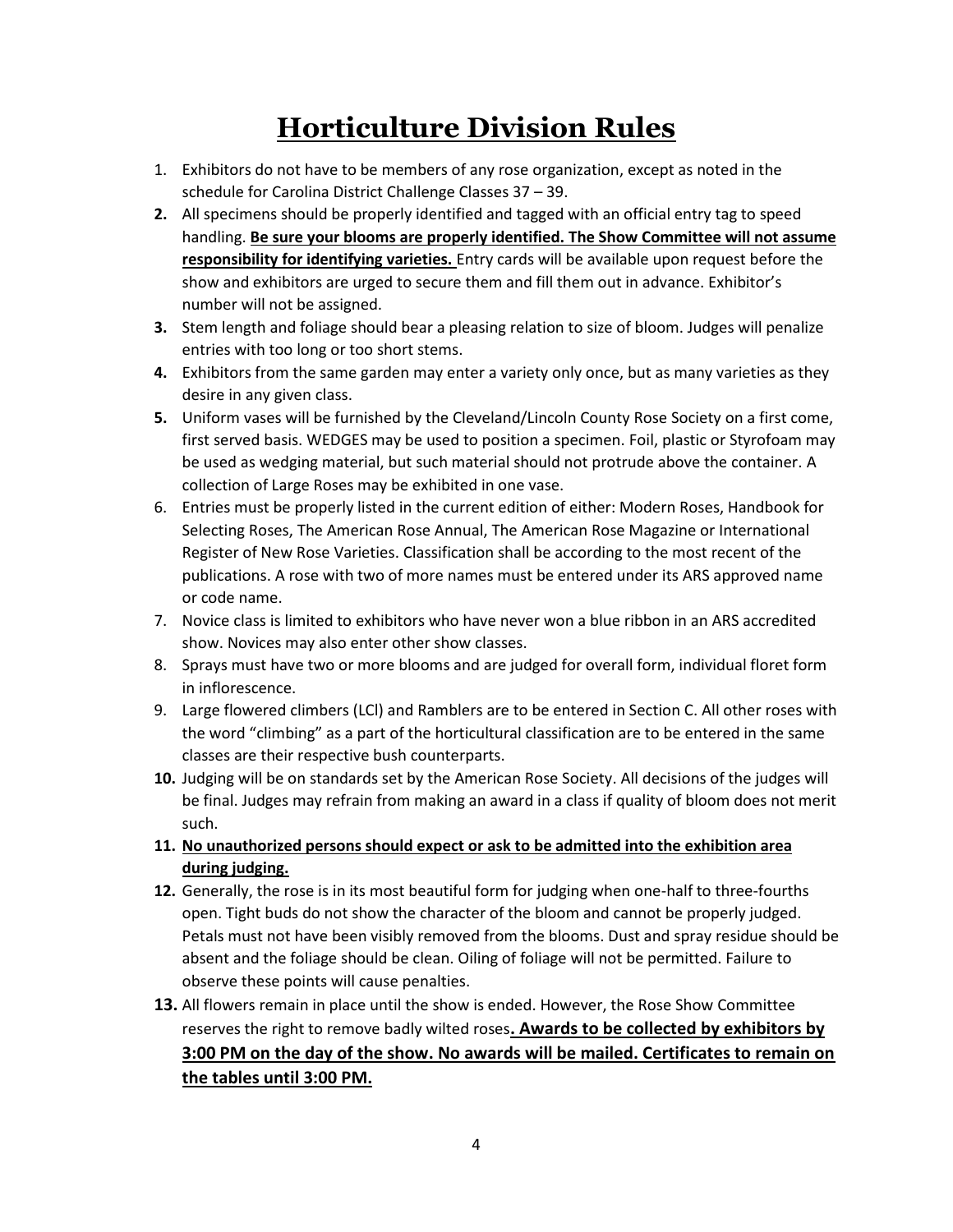- **14.** When the show closes at 4:00 PM, the horticulture specimens shall become the property of the Cleveland/Lincoln County Rose Show Committee. At closing time, they will be sold to the public. The proceeds will go to the Cleveland/Lincoln County Rose Society.
- **15.** The Queen, King, Princess and Prince of Show shall be selected from blue ribbon winners in Classes 1, 20 and 23.

| Form                          | 25 |
|-------------------------------|----|
| Color                         | 20 |
| Substance                     | 15 |
| Stem and Foliage              | 20 |
| Size                          | 10 |
| <b>Balance and Proportion</b> | 10 |
|                               |    |

#### SCALE OF POINTS FOR JUDGING SPECIMEN BLOOMS

- 16. The placement committee will place entries by variety in alphabetical order within each class. No entry may be withdrawn after it has been placed. Entries in Section D (Carolina District Challenge Classes) are to be placed by the exhibitor. Once placed, these entries may not be moved.
- 17. Only blue ribbon winners are eligible for awards. The award for each class will be given for the best blue ribbon entry on the head table.
- 18. Neither the ARS, the Cleveland/Lincoln County Rose Society, nor the Leona Neal Senior Center will assume any responsibility for damage to personal property or personal injury. All due precautions will be taken, but owners must assume risk.
- 19. The Show Chairs shall be the final authorities in matters of dispute.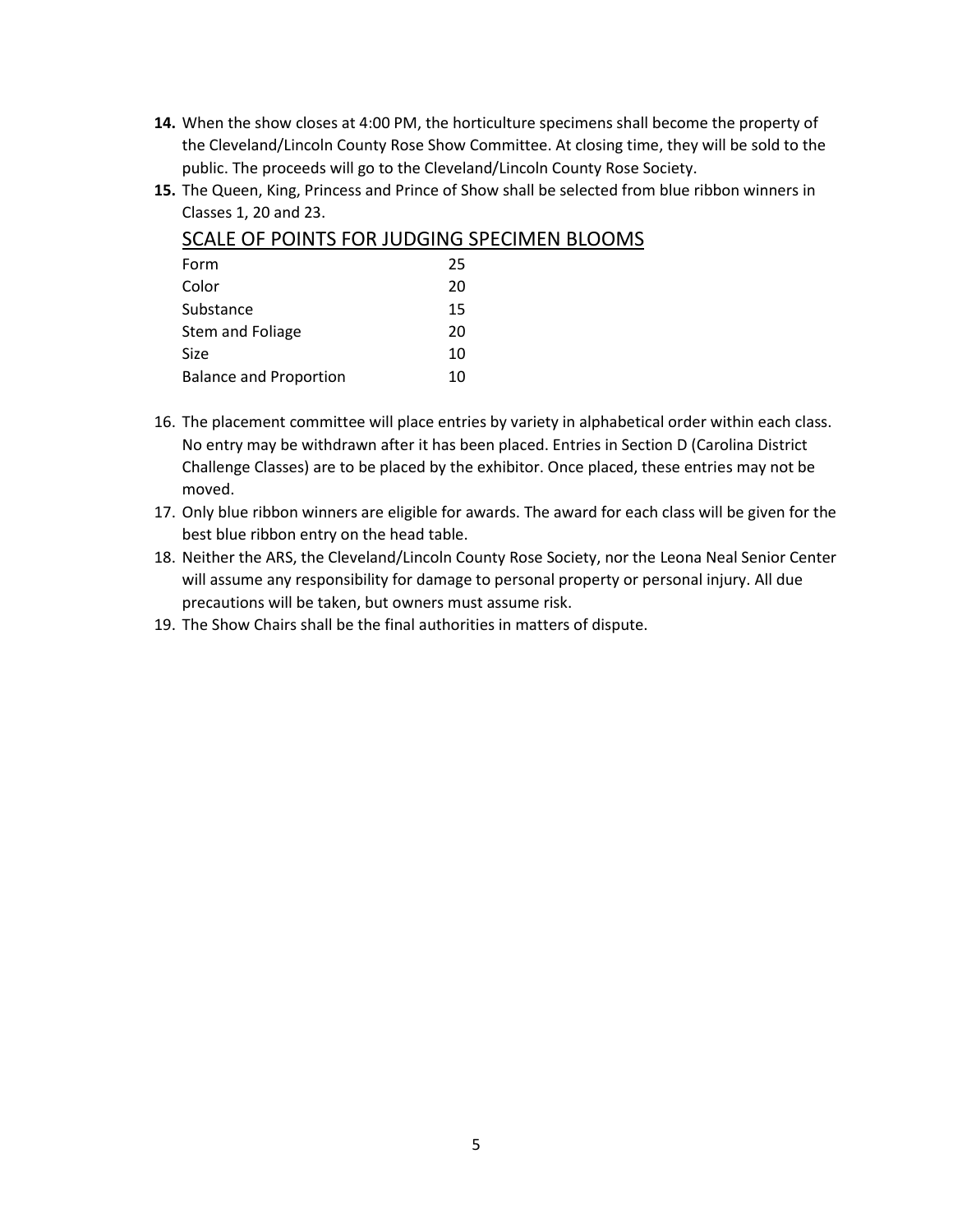# **ROSE SHOW SCHEDULE**

DIVISION 1 HORTICULTURAL

# **Section A: Carolina District Challenge Classes**

Classes 37 – 39 are open only to CAROLINA DISTRICT and AMERICAN ROSE SOCIETY MEMBERS.

### **Class 37: Dr. Griffith Buck District Trophy**

Three Shrub roses, spray or single bloom, different varieties, displayed in separate containers. Each specific properly named with individual entry tags per container. (Open to ARS and Carolina District Members only).

### **Class 38: J. Horace McFarland District Trophy**

Five one bloom per stem Hybrid Teas or Grandifloras, exhibition stage, each a different variety exhibited in separate containers. Each specimen properly named with individual entry tags per container. (Open to ARS and Carolina District members only).

### **Class 39: Ralph Moore District Trophy**

Seven individual miniature blooms, one bloom per stem, exhibition stage, each a different variety, exhibited in separate containers. Each specimen properly named with individual entry tags per container. (Open to ARS and Carolina District members only).

### **Class 40: Top Gun Award**

Three one bloom per stem, Hybrid Tea or Grandiflora specimens, same variety, correctly named and exhibited in separate containers with individual entry tags.

### **Class 41: Howard Walters Challenge**

Three one bloom per stem Hybrid Tea or Grandiflora specimens. Each a different variety, exhibited in separate containers, with individual entry tags per container.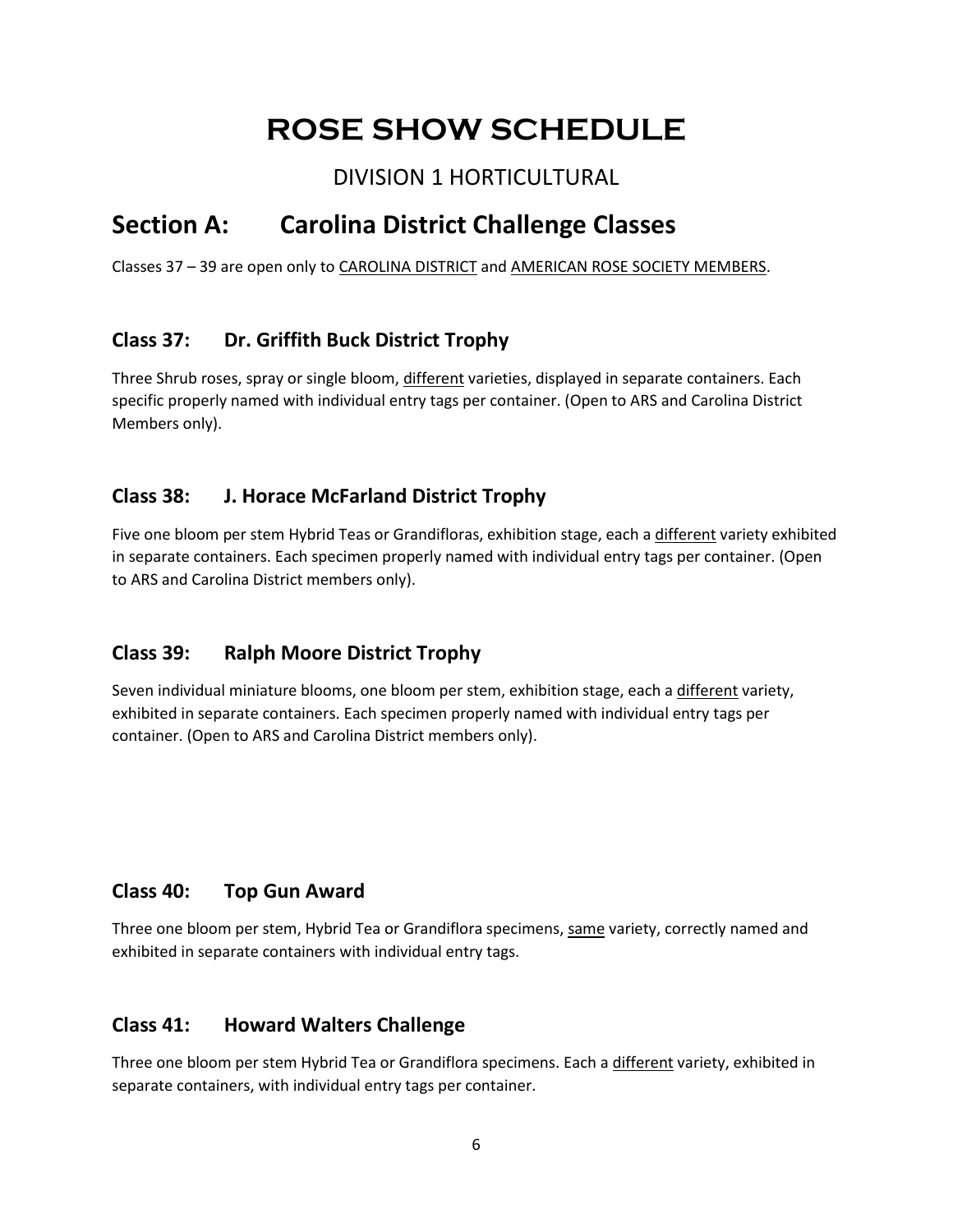#### **Class 42: Tom & Ilse Estridge Floribunda Challenge**

Three one bloom per stem, individual Floribunda specimens, exhibition stage, each in a different variety exhibited in separate containers. Each specimen properly named with individual entry tags per container.

#### **Class 43: Bob & Sandy Lundberg Memorial Trophy**

Five Minifloras, exhibition stage, a minimum of three different varieties, displayed in individual containers each with their own entry tag.

#### **Class 44: Vernon Rickard Challenge**

Five one bloom per stem Hybrid Teas and/or Grandifloras, the same variety, exhibited in one container, furnished by the exhibitor or the show committee on a first come, first served basis.

# **Section B: LARGE ROSES**

#### **Class 1: Hybrid Teas and Grandifloras**

Individual one bloom per stem Hybrid Tea or Grandiflora specimen, exhibition stage. **Eligible for Queen, King, Princess and Four Court of Honor awards.**

#### **Class 2: Hybrid Tea or Grandiflora Sprays**

Sprays must have two or more blooms. Exhibition stage, judged for over all form and individual floret form.

#### **Class 3: Three Same Variety**

Hybrid Tea or Grandiflora specimens, exhibition stage, same variety, one container, one entry tag.

#### **Class 4: Three Different Varieties**

Three one bloom per stem Hybrid Tea or Grandiflora specimens, exhibition stage, different varieties, one container, one entry tag.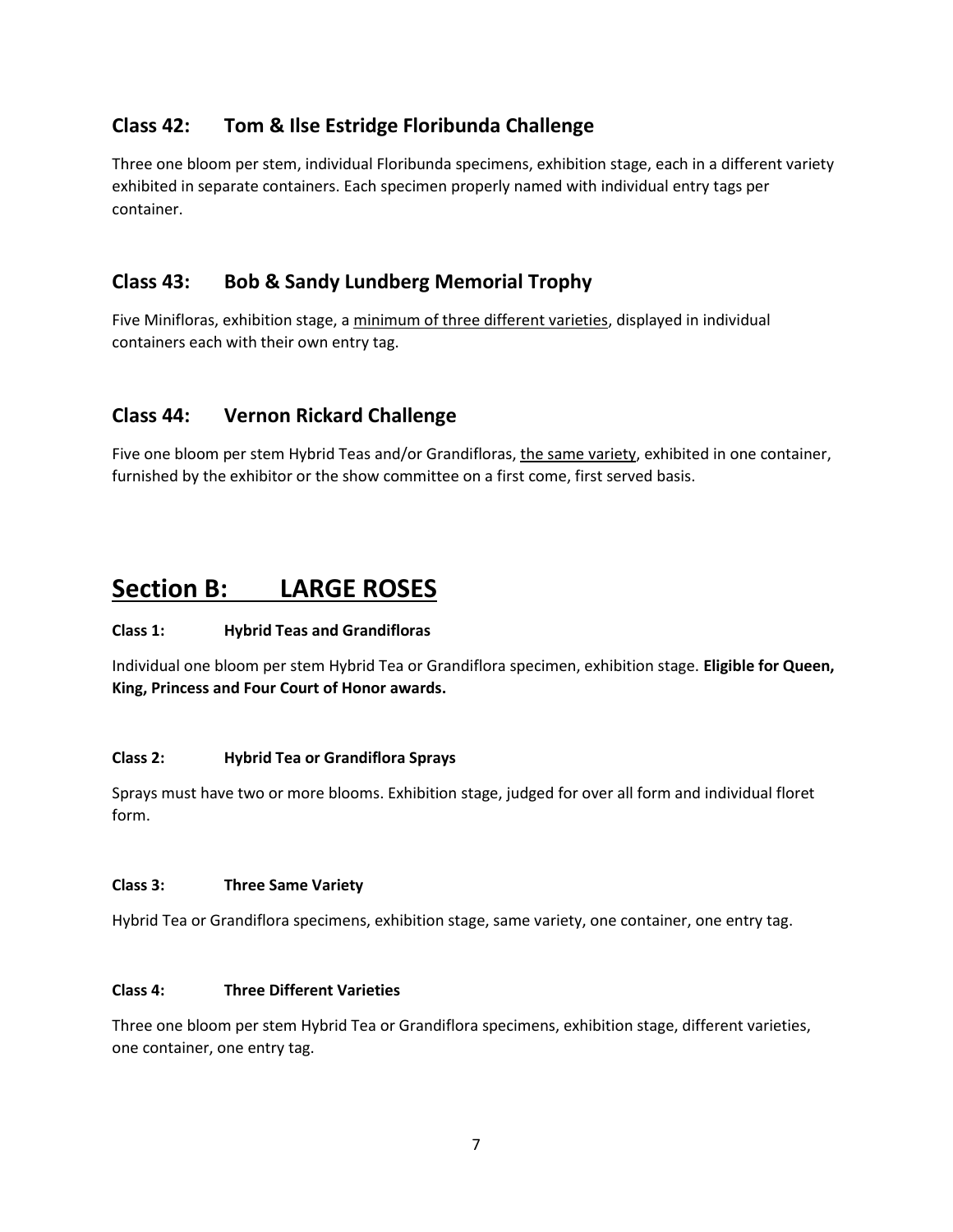#### **Class 5: Cycle of Bloom**

One bud ¼ open and showing color, one exhibition stage bloom, and one fully open bloom, same variety, same length stems, in one container.

#### **Class 6: Fully Open**

Individual one bloom per stem Hybrid Tea or Grandiflora specimen, fully open with stamens showing. Lightly petaled hybrid teas  $(4 - 12$  petals) are excluded from this class.

#### **Class 7: English Box**

Six exhibition stage Hybrid Tea or Grandiflora blooms, no foliage, no more than two blooms of the same variety. Varieties must be listed on a separate card.

#### **Class 8: Floating Rose in Bowl**

One exhibition specimen (excludes Minis & Minifloras) floating in a container furnished by the show committee. No foliage permitted. Limit two entries per exhibitor or exhibiting team.

#### **Class 9: HiLo**

Hybrid Tea (or Grandiflora) and miniature rose, exhibition stage, as identical as possible other than size, in separate containers of appropriate size. One bloom per stem.

#### **Class 10: Floribundas**

Individual one bloom per stem Floribunda specimen. **Prince of Show** will be selected from this class.

#### **Class 11: Floribunda Spray**

Individual Floribunda spray specimen. Judged for overall form and individual floret form. Discreet disbudding permitted. **Duchess of Show** will be selected from this Class.

#### **Class 12: Palette**

Five Floribunda blooms of exhibition quality, same or different varieties with no foliage. Palette will be furnished by the show committee on a first come, first serve basis.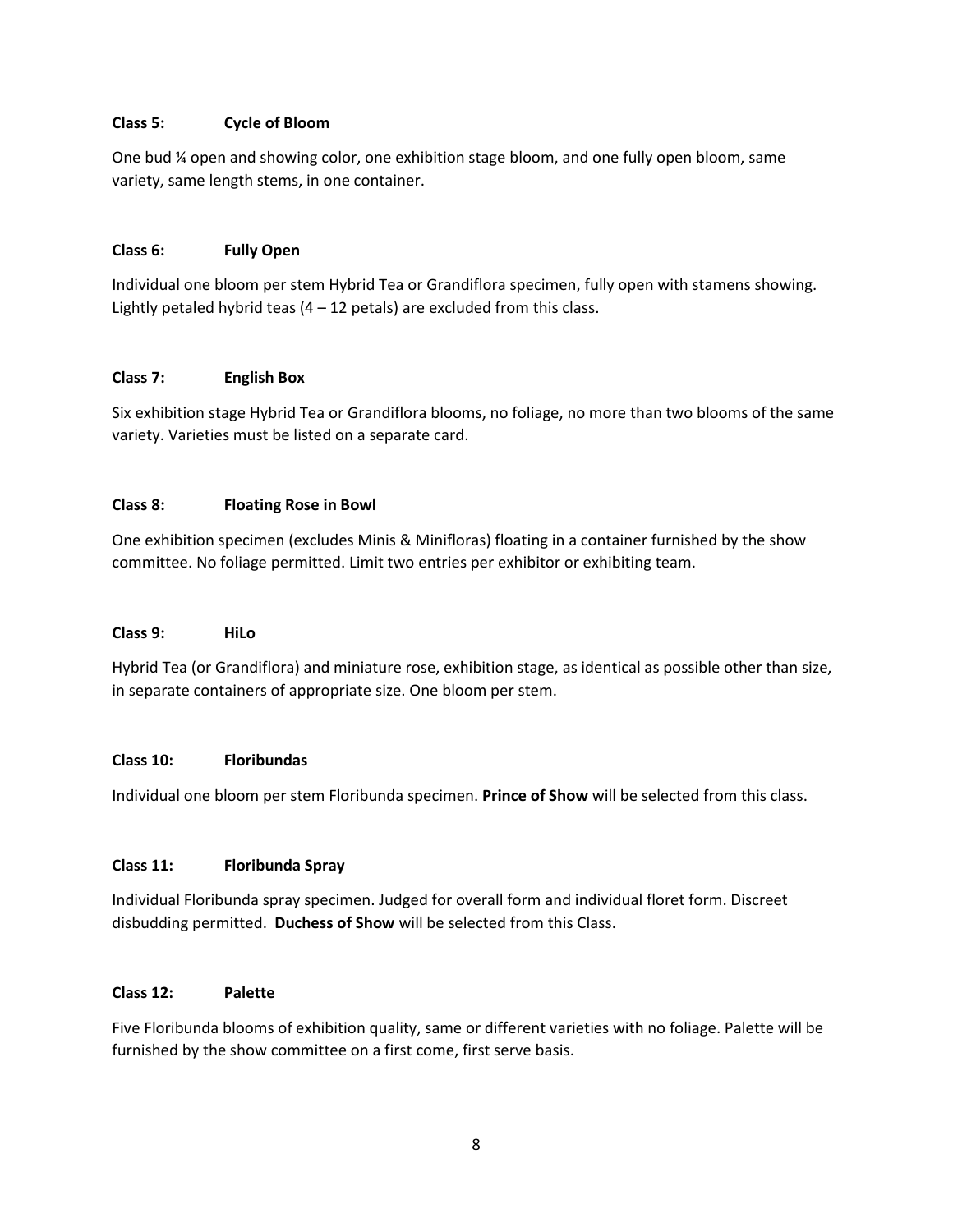#### **Class 13: Polyantha Spray**

Individual polyantha spray specimen. Discreet disbudding permitted.

# **Section C: OLD GARDEN ROSES**

#### **Class 14: Dowager Queen**

Individual specimen, may be one bloom or spray, naturally grown or discreetly disbudded. Please list date of introduction on upper right corner of entry tag. Variety must have been introduced prior to 1867.

#### **Class 15: Victorian Rose**

Individual specimen, may be one bloom or spray, naturally grown or discreetly disbudded. Please list date of introduction on upper right corner of entry tag. Variety must have been introduced in or after 1867, or date of introduction is unknown.

## **Section D: LARGE ROSES MISCELLANEOUS CLASSES**

#### **Class 16: Species Roses**

Individual specimen, may be one bloom or spray, naturally grown or discreetly disbudded.

#### **Class 17: Climbers**

Spray or one bloom per stem. Includes Large Flowered Climbers, Hybrid Gigantea and Hybrid Wichuranas. Naturally grown or discreetly disbudded. (See Rule 9).

#### **Class 18A: Modern Shrub**

Includes all roses classified as Shrubs (S) by the ARS, with the exception of roses hybridized by David Austin (see Class 18C). Individual specimen, may be one bloom or spray, naturally grown or discreetly disbudded.

#### **Class 18B: Classic Shrub**

Includes Hybrid Kordesii, Hybrid Moyesii, Hybrid Rugosa and Hybrid Musk roses. Individual specimen, may be one bloom or spray, naturally grown or discreetly disbudded.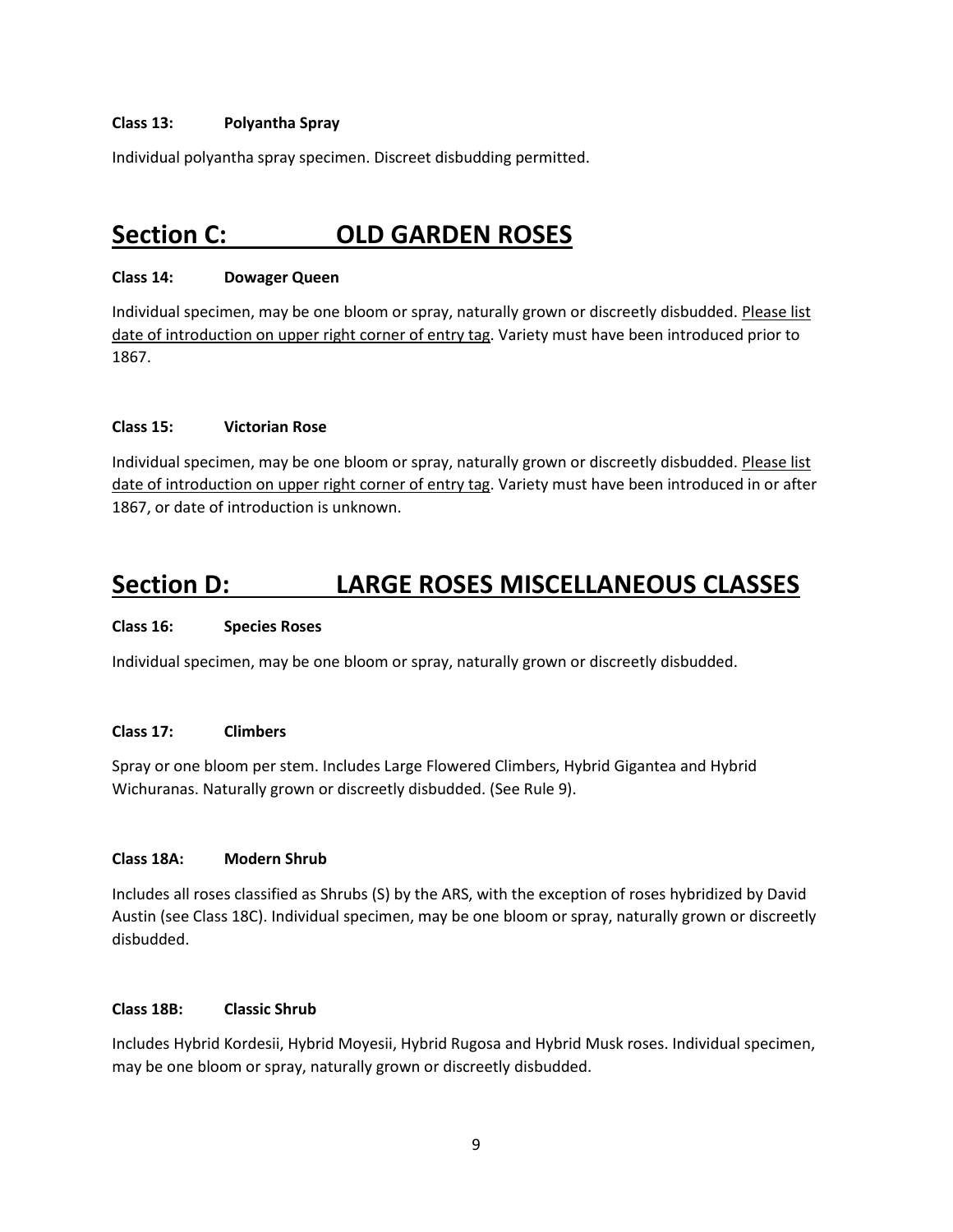#### **Class 18C: David Austin English Roses**

Included all roses hybridized by David Austin. Individual specimen, may be one bloom or spray, naturally grown or discreetly disbudded.

# **Section E: NOVICE**

#### **Class 19: Novice**

Hybrid Teas, Grandifloras or miniatures and their climbing counterparts. See Rule 7. Specimen bloom grown naturally or discreetly disbudded, one bloom per stem, no side buds. Exhibition stage.

# **Section F: Miniatures and MiniFloras**

#### **Class 20: Miniatures**

Individual one bloom per stem Miniature specimen, exhibition stage. **Eligible for MINI QUEEN, KING, PRINCESS, and Four COURT OF HONOR awards.**

#### **Class 21: Miniature Sprays**

Individual Miniature spray specimen. **MINI PRINCE** will be selected from this class. Lightly petaled (4-12 petals) miniatures are excluded from this class.

#### **Class 22: Lightly Petaled Miniatures**

Individual one bloom per stem Single type miniature (4-12 petals) specimen, and those varieties classified by ARS as singles. May be one bloom or spray.

#### **Class 23: Minifloras**

Individual one bloom per stem Miniflora specimen, exhibition stage. **Eligible for MINIFLORA QUEEN, KING, PRINCESS and Four COURT OF HONOR awards.**

#### **Class 24: Miniflora Sprays**

Individual Miniflora spray specimen. MINIFLORA PRINCE will be selected from this class. Lightly petaled (4-12 petals) Minifloras are excluded from this class.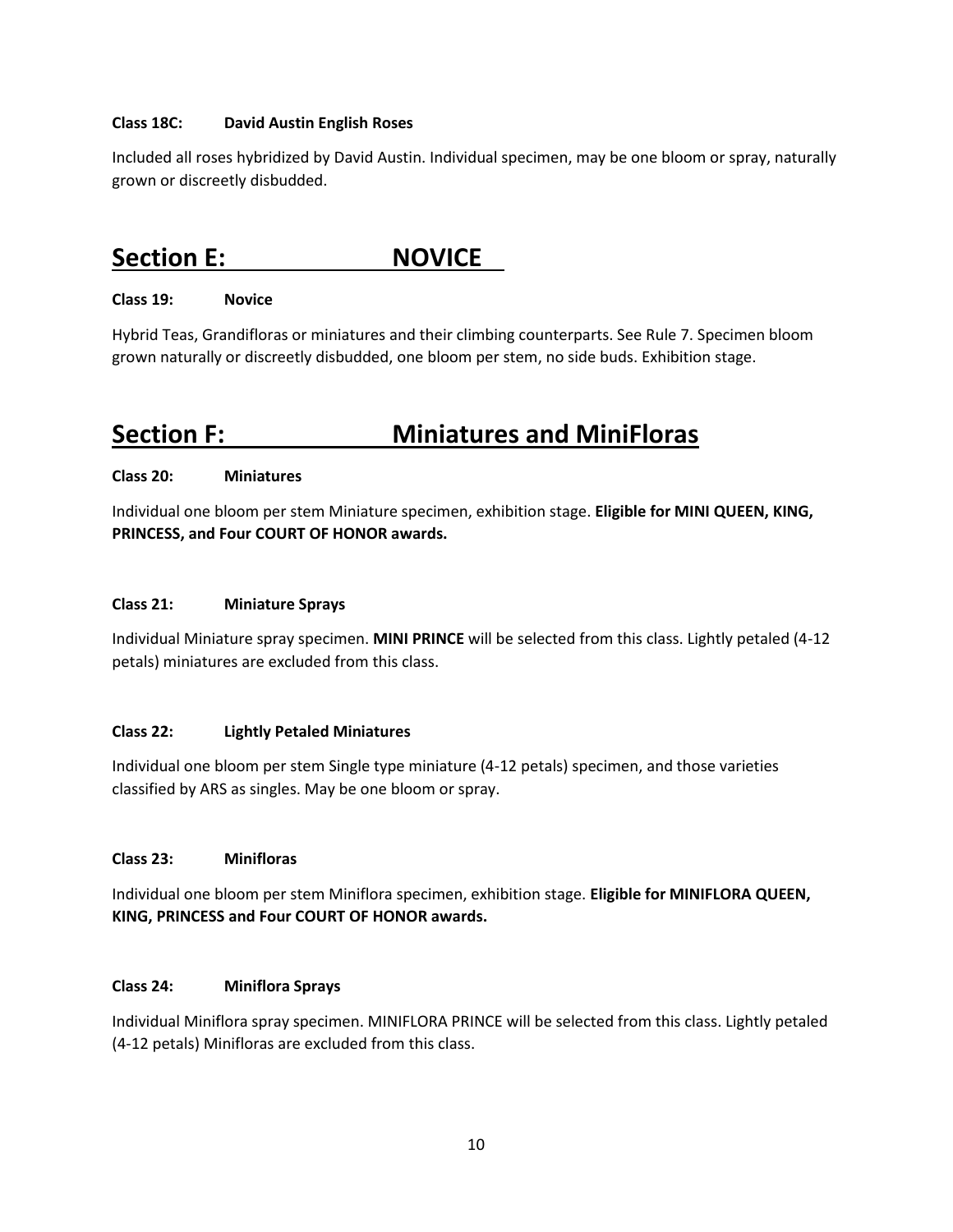#### **Class 25: Lightly Petaled Minifloras**

Individual one bloom per stem Single type Miniflora (4-12 petals) specimen, and those varieties classified by ARS as singles. May be one bloom or spray.

#### **Class 26: Fully Open Miniatures / Minifloras**

Individual one bloom per stem Miniature or Miniflora fully open specimen with stamens showing. Lightly petaled miniatures or minifloras (4-12 petals) are excluded from this class**. MINI/MINIFLORA DUCHESS will be chosen from this class.**

#### **Class 27: Cycle of Bloom**

Three individual one bloom per stem Miniature or Miniflora specimens, same variety, one container, one bud ¼ open and showing color, one exhibition stage bloom, and one fully open bloom

#### **Class 28: Floating Rose**

One exhibition Miniature or Miniflora specimen floating in a plastic container furnished by the show committee on a first come, first serve basis. Limit two entries per exhibitor or exhibiting team. No foliage permitted.

#### **Class 29: Three Same Variety**

Three individual one bloom per stem Miniature or Miniflora specimens, exhibition stage, same variety, one container, one entry tag.

#### **Class 30: Five Different Varieties**

Five individual one bloom per stem Miniature and or Miniflora specimens, exhibition stage, different varieties, one container, one entry tag

#### **Class 31: English Box**

Six exhibition stage Miniature or Miniflora blooms, no foliage, no more than two blooms of the same variety. Varieties must be listed on a separate card.

#### **Class 32: Palette**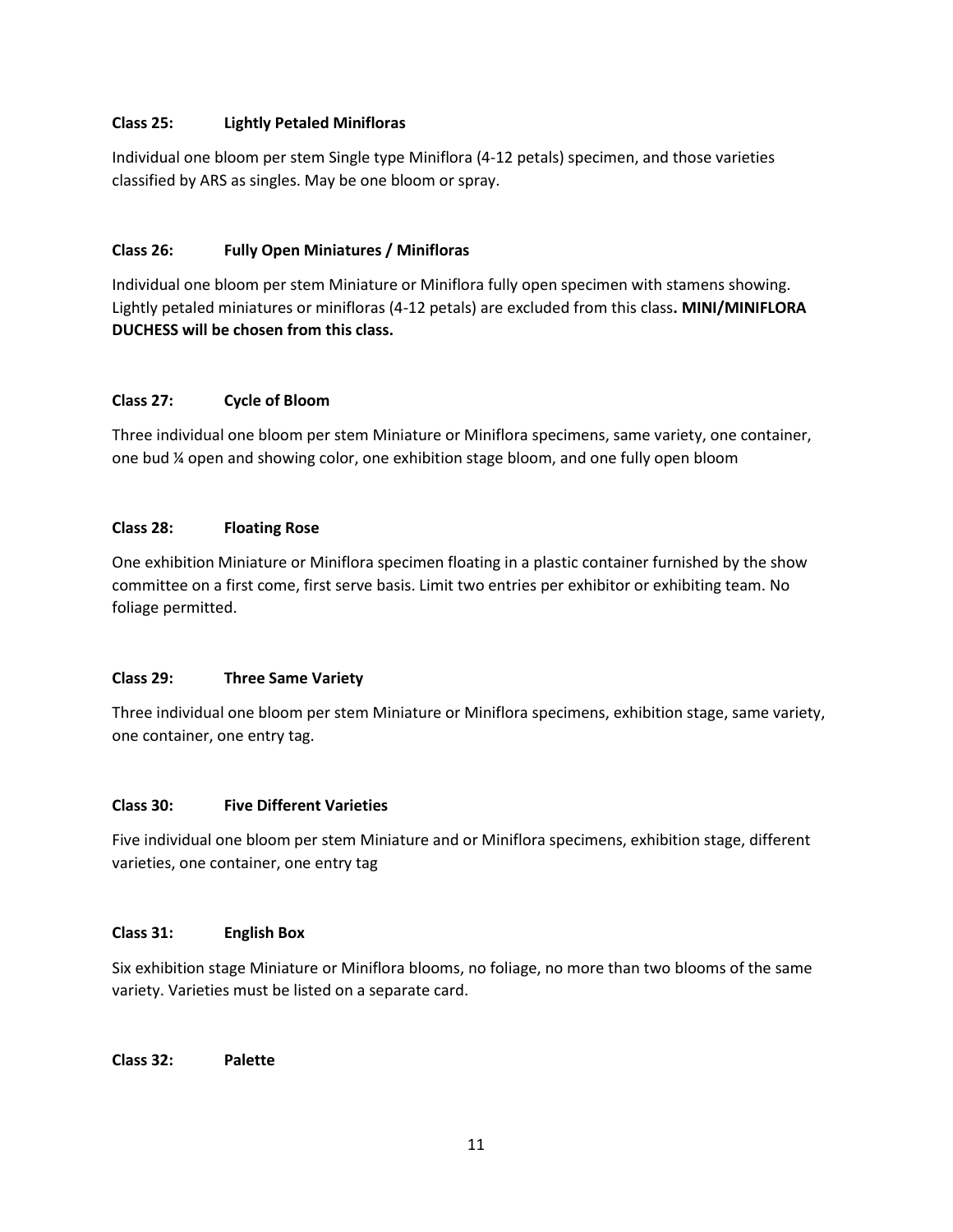Five exhibition stage Miniature or Miniflora blooms, same or different varieties with no foliage. Palette will be furnished by the show committee on a first come, first serve basis.

# **Section G: JUDGES CLASS**

#### **Class 33: Judges Class**

Three exhibition stage roses of the same variety: Hybrid Tea, Grandiflora, or Old Garden Rose. One bloom per stem – same container. Not eligible for Queen or Court. Open to only accredited or apprentice judges judging in this show.

# **Section H: CLEVELAND/LINCOLN COUNTY MEMBERS ONLY CLASS**

#### **Class 34: Members Challenge**

One bloom per stem, exhibition stage, Hybrid Tea, Grandiflora or Floribunda. Open only to Cleveland/Lincoln County Rose Society members.

## **Section I: FREE FOR ALL**

**Class 35: Fragrance**

One bloom of any variety judged by exhibitors and the public for fragrance alone.

**Class 36: Rose Bouquet**

All left over roses, any number. Any stage of bloom displayed in container provided by exhibitor. At least three different varieties.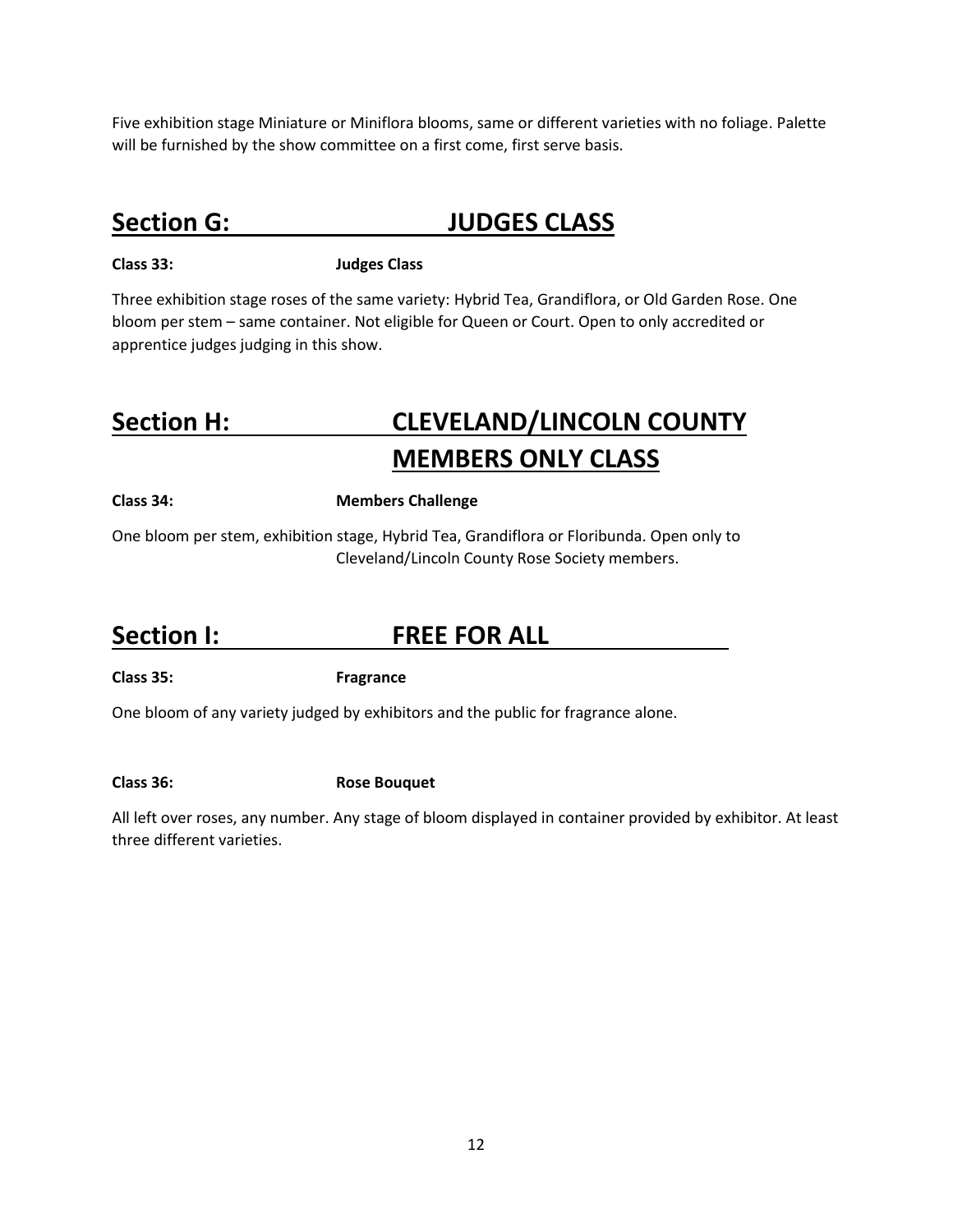# **Artistic Design Division**

- 1. All roses must be outdoor garden grown.
- 2. A rose or roses must be the dominant flower in all arrangements.
- 3. The ARS Exhibition Name of all roses in each arrangement must be written on the entry tag.
- 4. If roses are arranger-grown, "AG" must be written on the top right corner of the entry tag in order for the entry to be eligible for an ARS Medal Certificate.
- 5. One entry per exhibitor is allowed in each class, but an exhibitor may enter as many classes as desired. More than one exhibitor from the same garden may enter the same class.
- 6. Accessories are allowed in any class.
- 7. Flowers other than roses and dried and/or treated plant material are allowed unless prohibited by the schedule.
- 8. A 3" X 5" comment card may be included with an arrangement to assist in any unusual interpretation.
- 9. An arrangement incorrectly placed in a class will be judged in the class in which it is placed.
- 10. All entries must be the work of the exhibitor.
- 11. No one but the exhibitor may touch or move an arrangement. However, if the arrangement must be moved and all efforts to locate the arranger have failed, the arrangement chairman may carefully move an arrangement.
- 12. Painted or dyed fresh plant material and live creatures are not allowed.
- 13. The American flag or flag of any country may not be used in an arrangement or as a decoration in any way.
- 14. The use of plant materials on the state or local conservation list is not permitted.

Infringement of Rules 12, 13, or 14 will result in severe penalty.

- 15. There are two causes for disqualification of an arrangement: 1) Roses are not outdoor grown. 2) Use of artificial plant material.
- 16. Arrangements in Classes 1,2,3, and 4 will be staged in niches measuring 36" tall x 24" wide with an 18" underlay. Class 5 will be staged in a niche measuring 24" tall x 24" wide with a 24" underlay. Arrangements in Classes 6, 7, 8, and 9 will be staged in niches measuring 10" tall x 10" wide with a 10" underlay.
- 17. Arrangements will be by reservation only and are limited to four entries per class. Reservation must be made by May 14, 2022 by contacting Beverly Davis at [anabev@aol.com](mailto:anabev@aol.com) or at (828) 382- 0052.

The Show Committee would like to extend sincere thanks and appreciation to the Greater Greenville Rose Society for sharing their standard niches and to Susan Waites for sharing her mini niches and set up. We would not be able to have an arrangement section of the Rose Show without their help and generosity.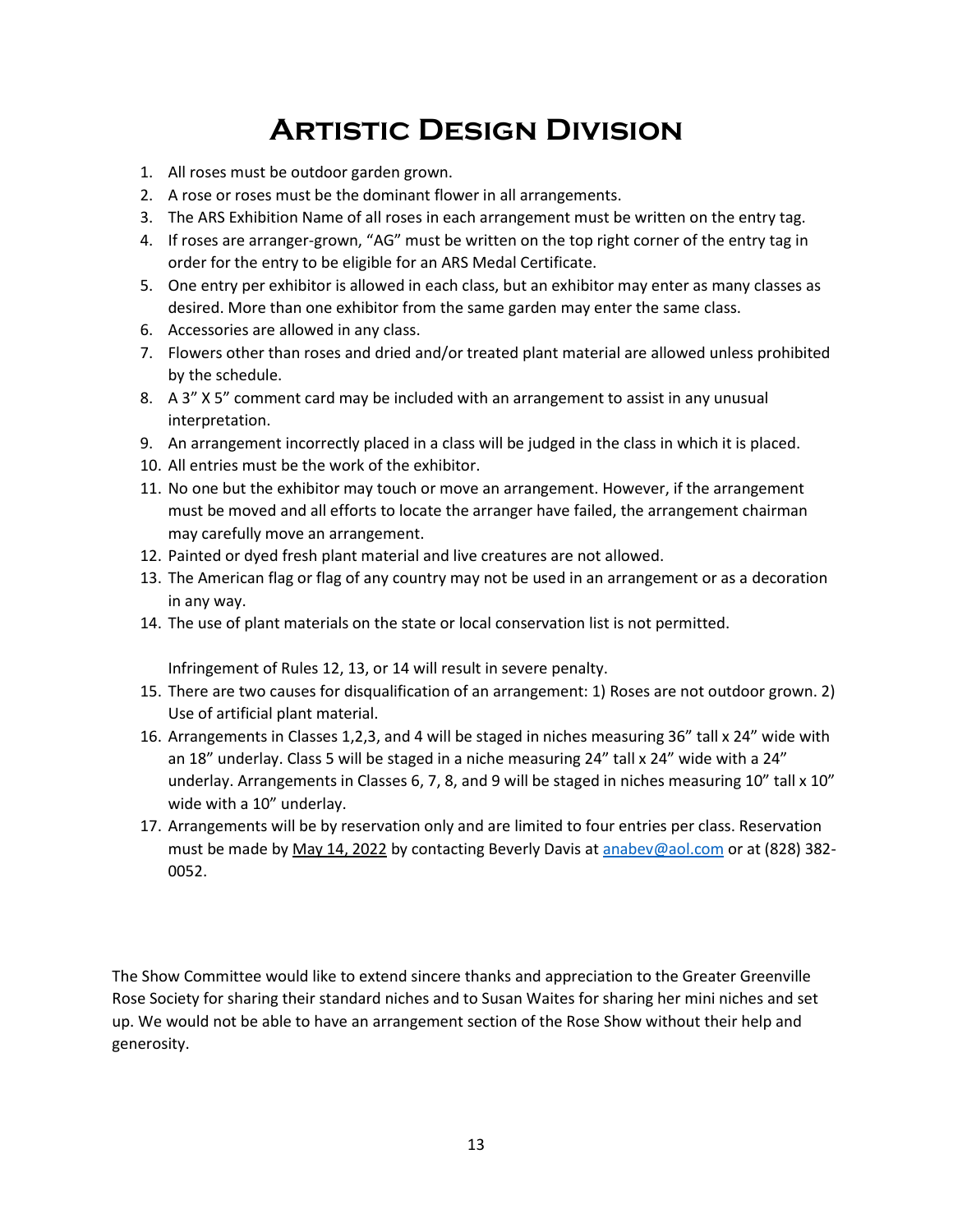#### **ARS Scorecard for Judging Rose Arrangements:**

Conformance – 5 points per category – 15 points

- A. Roses correctly named
- B. Conformance to type of design
- C. Other specific requirements of the schedule
- Design 5 points per principle 30 points

Balance, Rhythm, Dominance, Contrast, Proportion, Scale

Perfection of the Rose(s) – 30 points

Including condition of other plant material

Creativity and Expressiveness – 15 points

Imaginative and creative handling of design components

Distinction – 10 points

Uniqueness, sets the design apart, superiority in every respect, including technical execution / constructions

Possible 100 points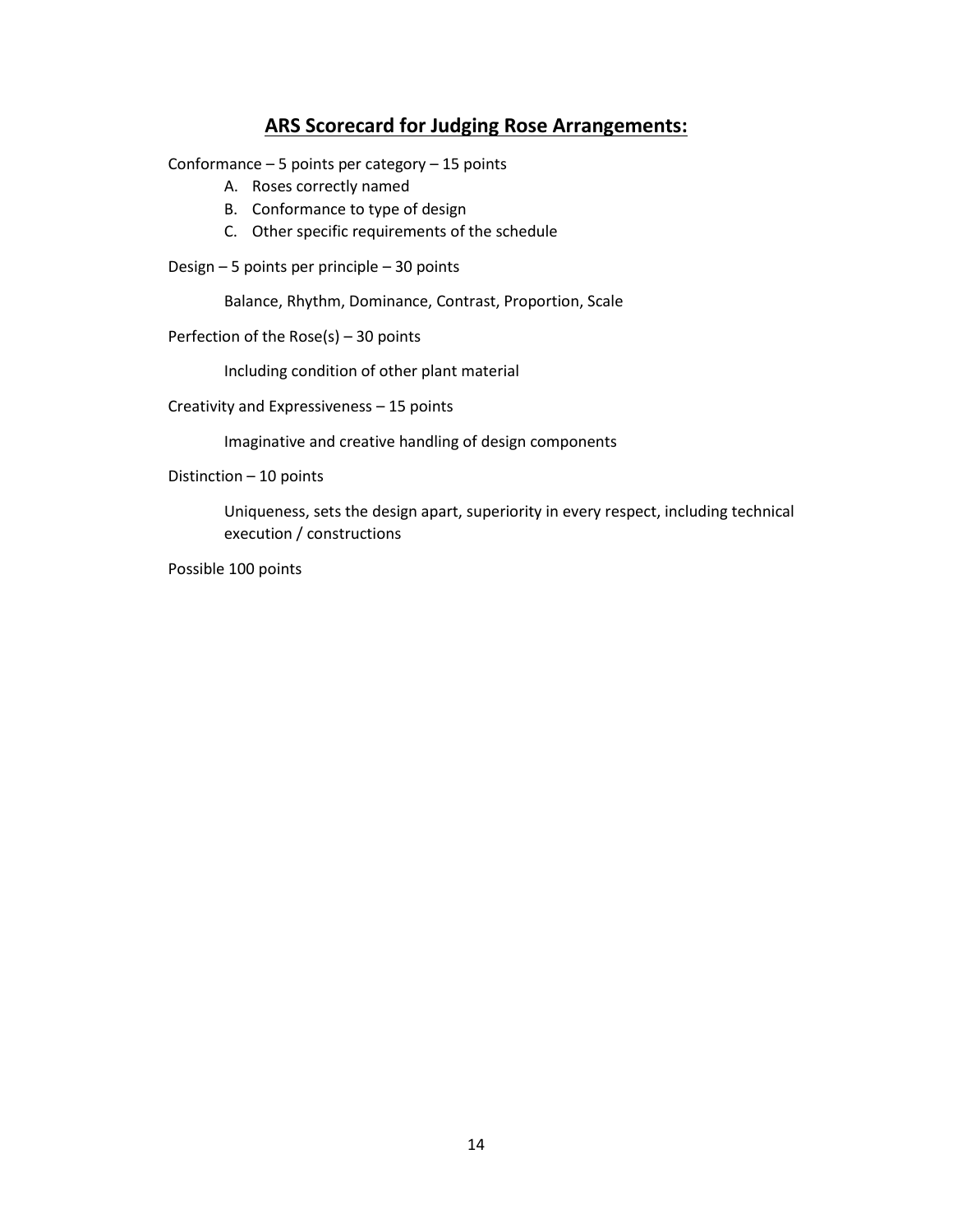# **Decades of Academy Award Winners**

Arrangements Inspired by Winners 1929-2021

### **Section 1: Standard Arrangements**

#### **Class 1: "Say It With Roses" "The Shape of Water" 2021**

The **Betty Pavey Trophy Award** is an American Rose Society District Rotating Arrangement Award Trophy which the Carolina District is given every 18 years. This class is open only to ARS members. All roses must be fresh outdoor arranger-grown with "AG" marked on the entry tag. The correct American Exhibition name for all the arrangement roses must also be written on the entry tag. The official ARS scorecard will be used. A score of 92 or greater is required to win. Entry numbers cannot be restricted, and reservations are not required but requested.

This will be a standard modern style arrangement, staged in a niche 36" x 24" x 18," of the Free Form type. A background and underlay are suggested.

#### **Class 2: "Titanic" 1998**

A traditional arrangement, line or line mass. Type must be noted on the entry card.

#### **Class 3: "Crash" 2006**

A modern arrangement of the arranger's choice. Type must be noted on the entry card.

#### **Class 4: "The Last Emperor" 1988**

An East Asian arrangement of the moribana or shoka type, which must be noted on the entry card.

## **Section 2: Duke**

#### **Class 5: "Wings" 1929**

Arranger's choice of type must be noted on the entry card.

Arrangement must be larger than 10" x 10" x 10" but no larger than 20" x 20" x 20."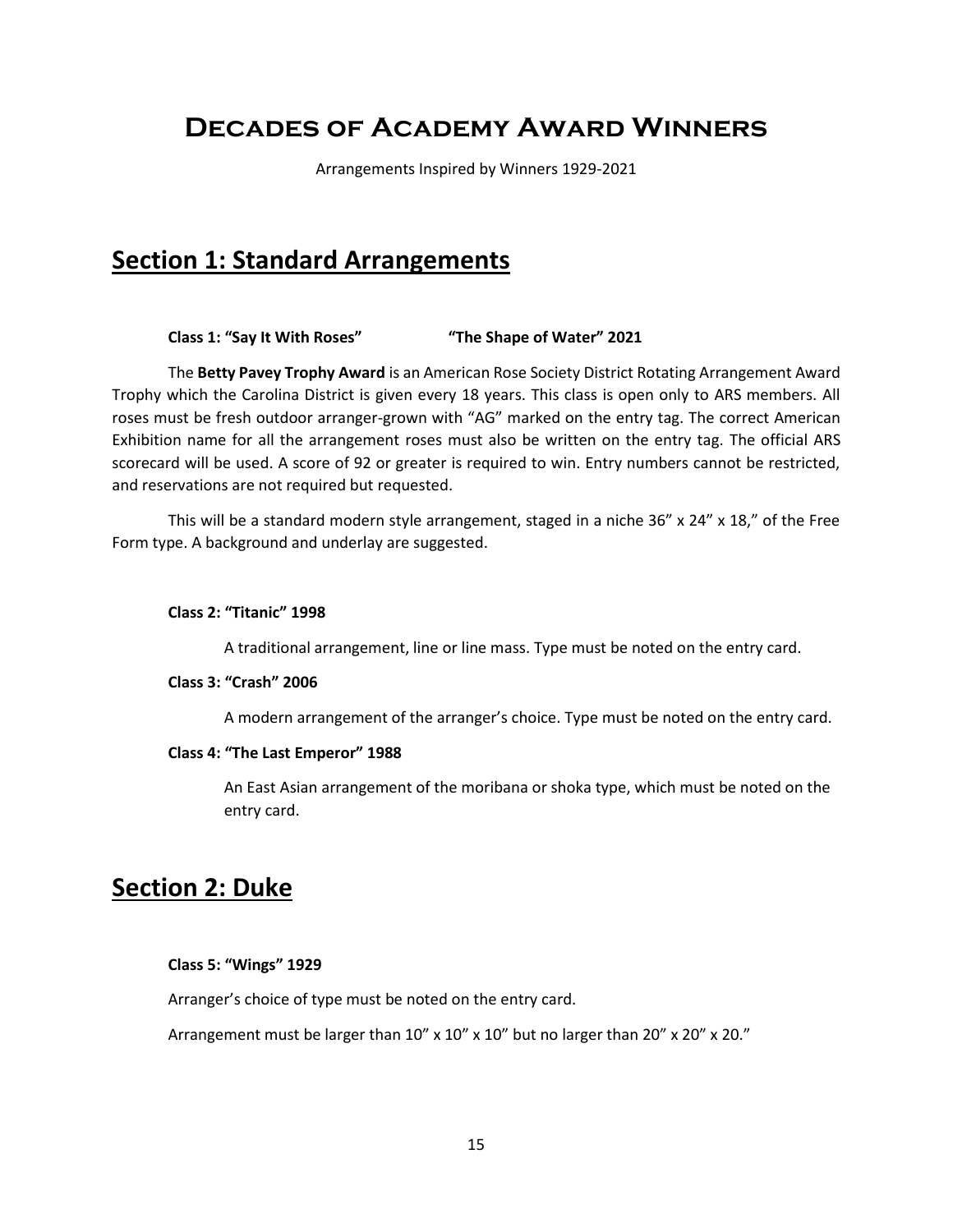# **Section 3: Miniature designs using roses classified as Miniature or Miniflora**

#### **Class 6: "My Fair Lady" 1965**

A miniature traditional line, line-mass or mass. Arrangement type must be noted on the entry tag.

#### **Class 7: "Around the World in 80 Days" 1957**

A miniature modern design, type noted on entry tag.

#### **Class 8: "Parasite" 2021**

A miniature East Asian freestyle design.

# **Section 4: Judges' Class Open to all Show Judges**

#### **Class 9: "Gone With the Wind" 1940**

A miniature arrangement in the arranger's choice of style and type